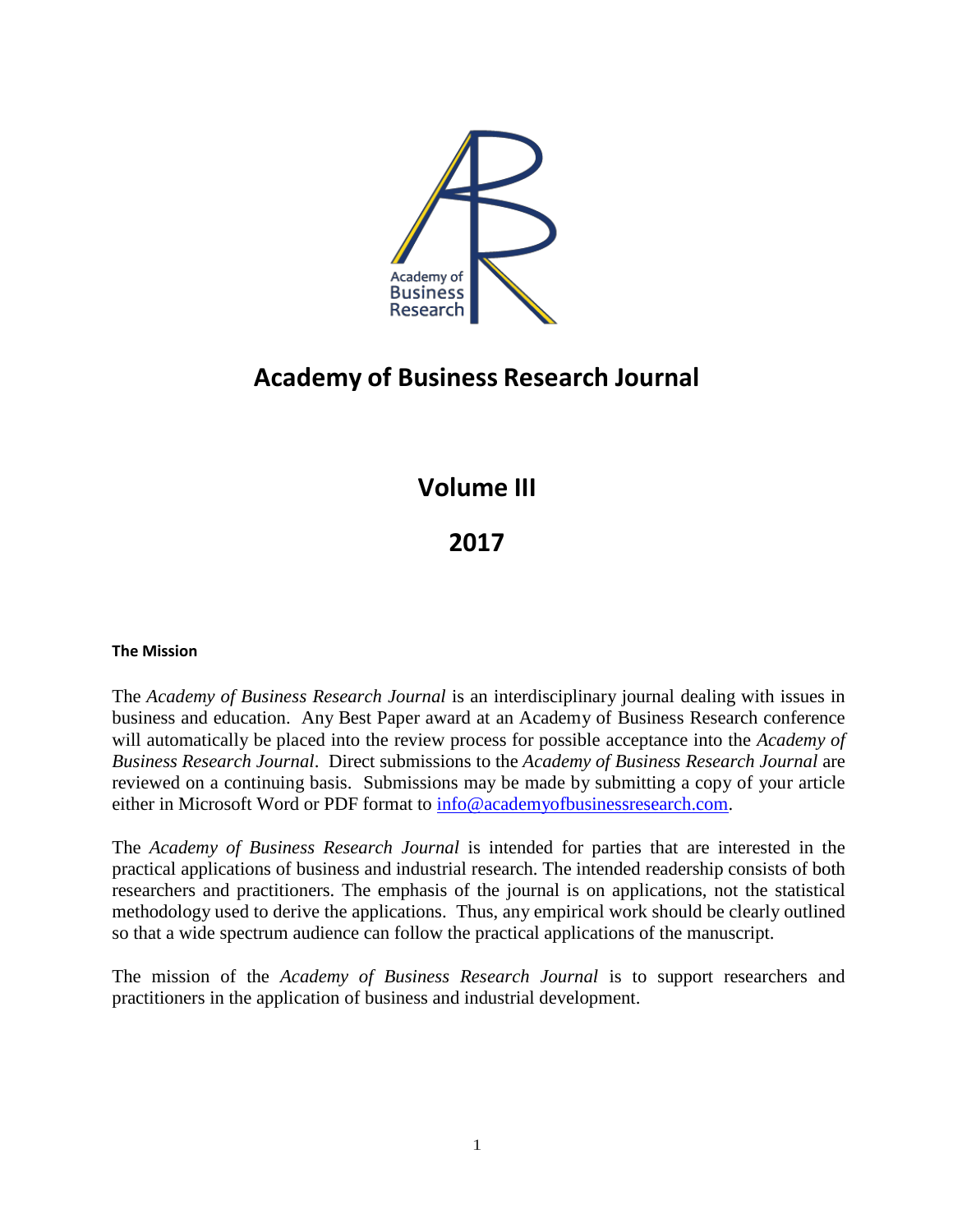#### **Examples of Topics Included in the Journal**

- Accounting
- Business Law
- Economics
- Education
- Finance
- Health Care
- Human Resources
- Management
- MIS
- Marketing
- Operations Management
- Public Administration
- Real Estate
- Strategy

#### **Submission of Articles**

*The Academy of Business Research* is published semi-annually. Articles should be submitted via MS Word format to: [info@academyofbusinessresearch.com](mailto:info@academyofbusinessresearch.com)

All articles must follow APA citations. The specifics are listed on our website [www.academyofbusinessresearch.com](http://www.academyofbusinessresearch.com/)

Editor: James P. Estes, California State University San Bernardino

Assistant Editor: Meredith R. Wilson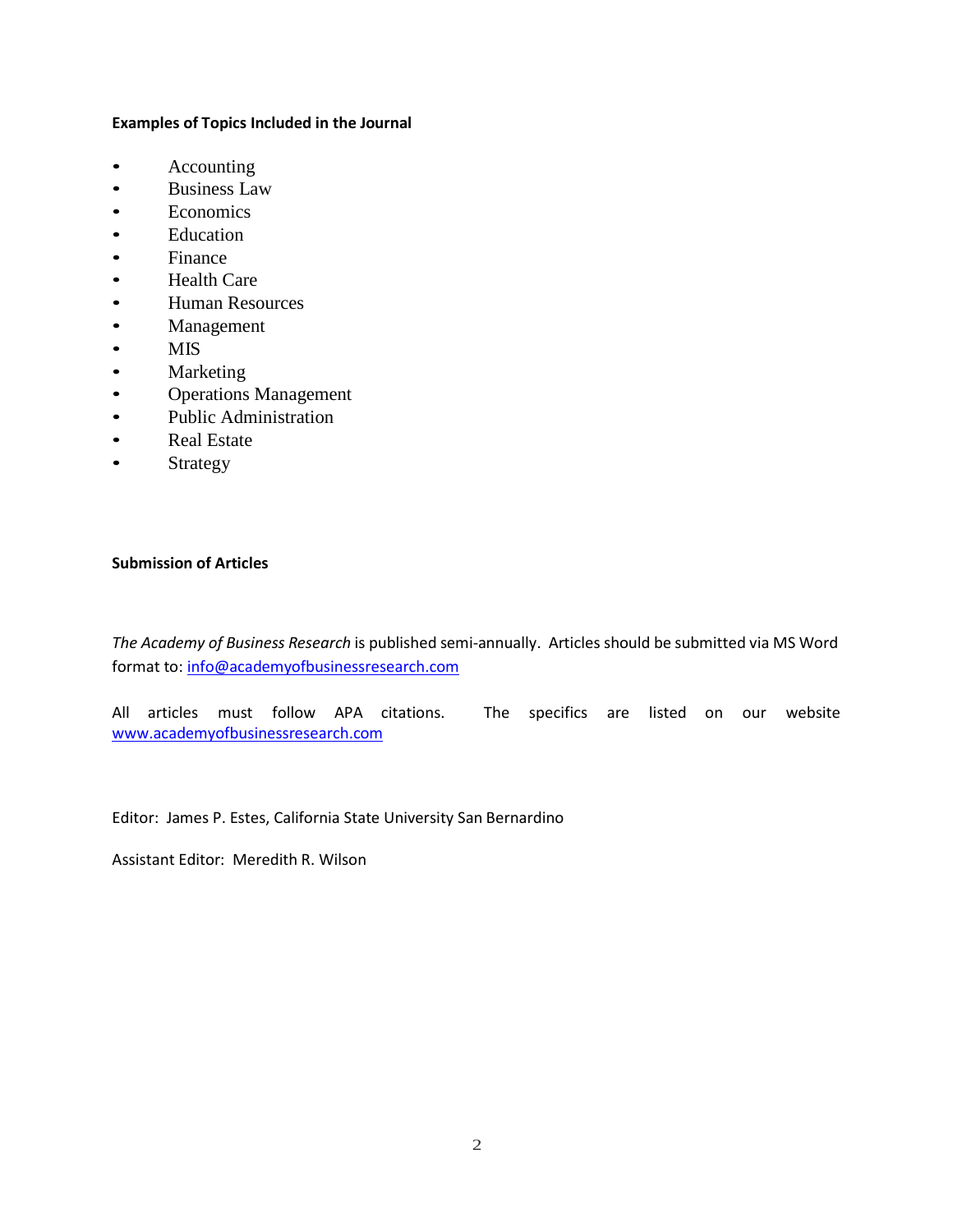#### **Journal Statistics for 2014-2016**

| <b>Articles Submitted</b>           | 201 |
|-------------------------------------|-----|
| <b>Revise and Re-submit</b>         | 62  |
| <b>Acceptances without Revision</b> | 60  |
| <b>Overall Acceptance</b>           | 30% |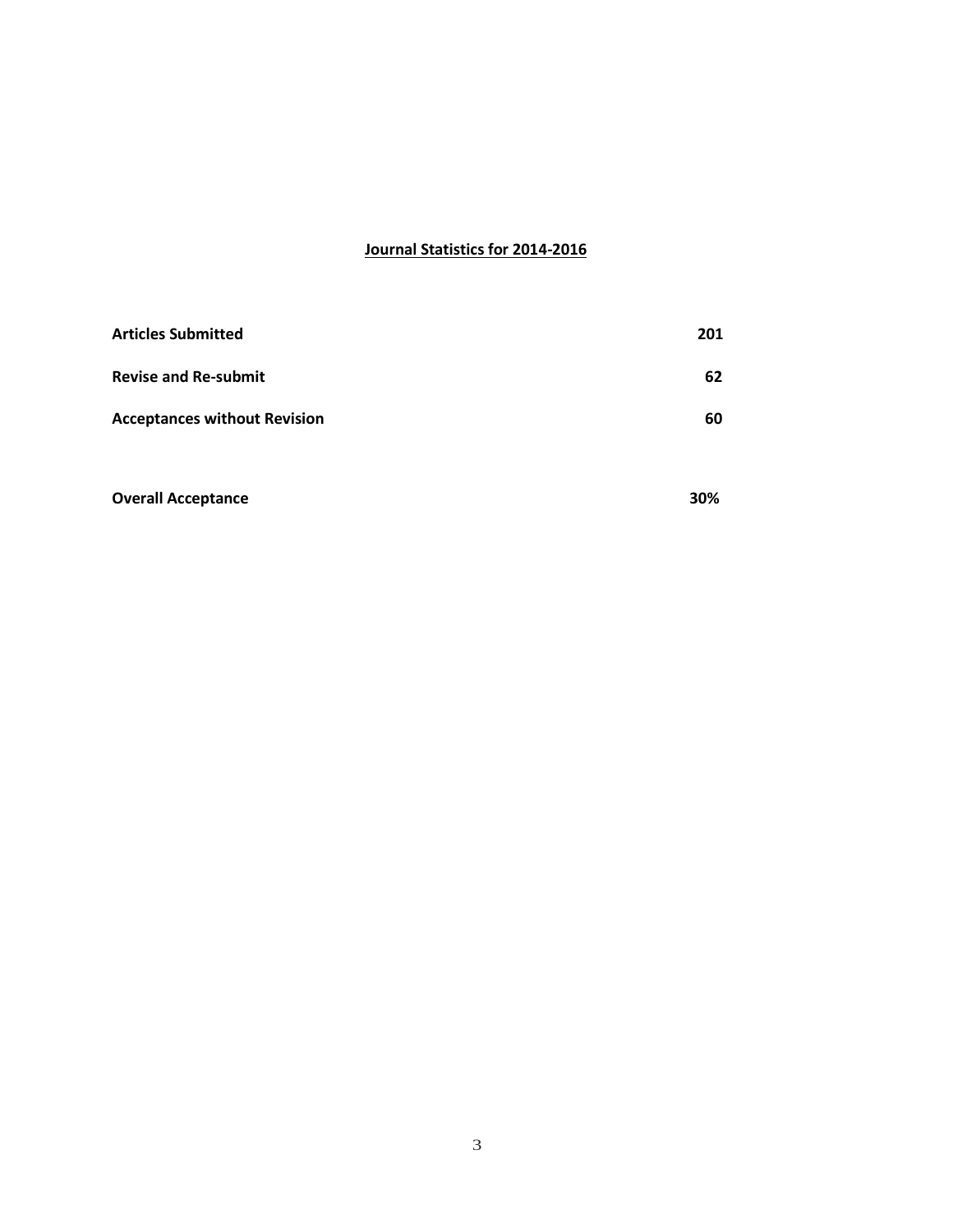Future Conference Dates

Academy of Business Research Spring 2018

New Orleans, LA

March 21-23, 2018

Renaissance Hotel, New Orleans

[www.aobronline.com](http://www.aobronline.com/)



[www.aobronline.com](http://www.aobronline.com/)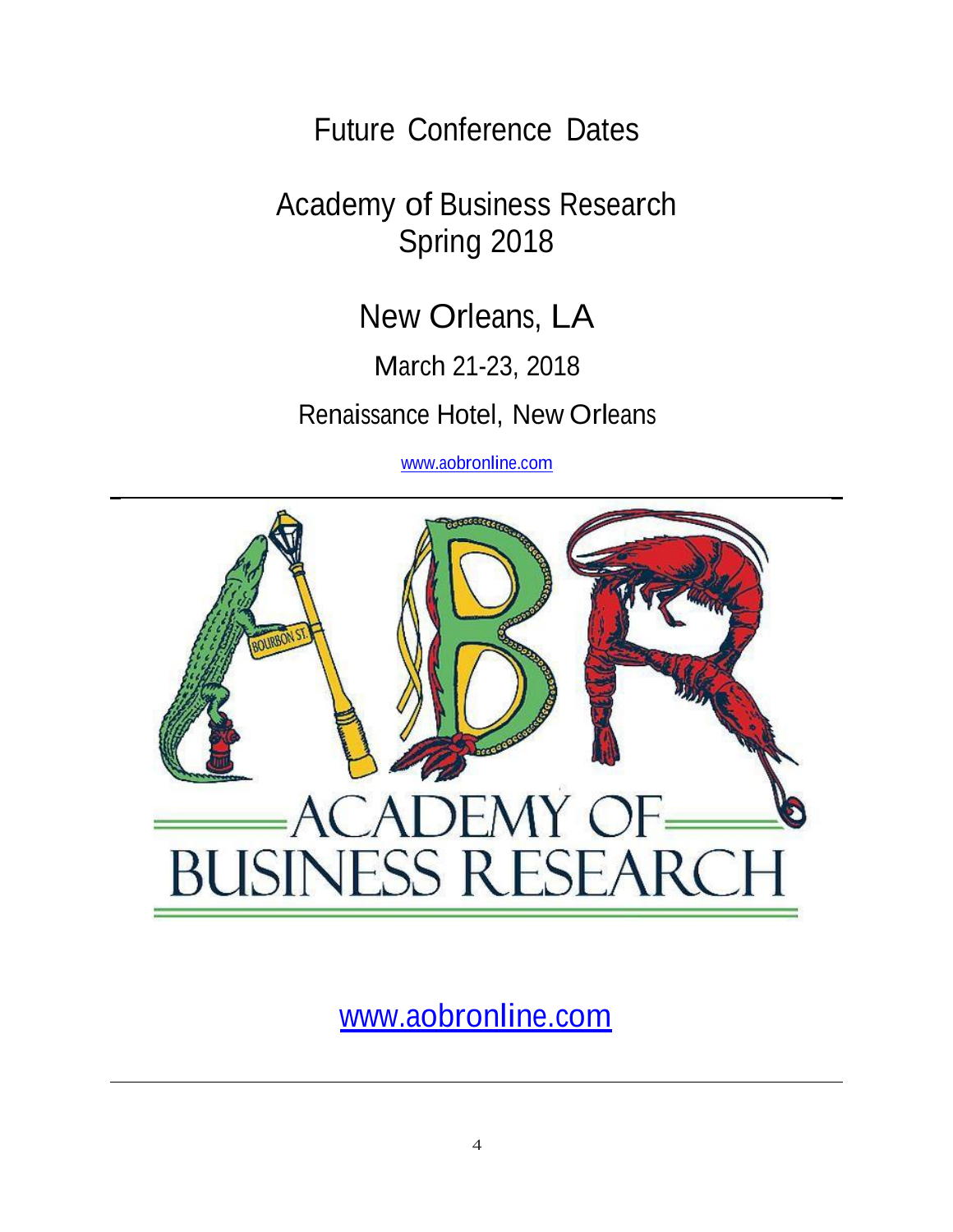# A RARE FIND

Silver Wheaton is the largest silver streaming company in the world, and continues to grow. Our world-class portfolio of assets, experienced management team and unique business model make Silver Wheaton a true needle in a haystack.

www.silverwheaton.com **TSX:SLW NYSE:SLW** 

> **SILVER WHEATON** the silver streaming company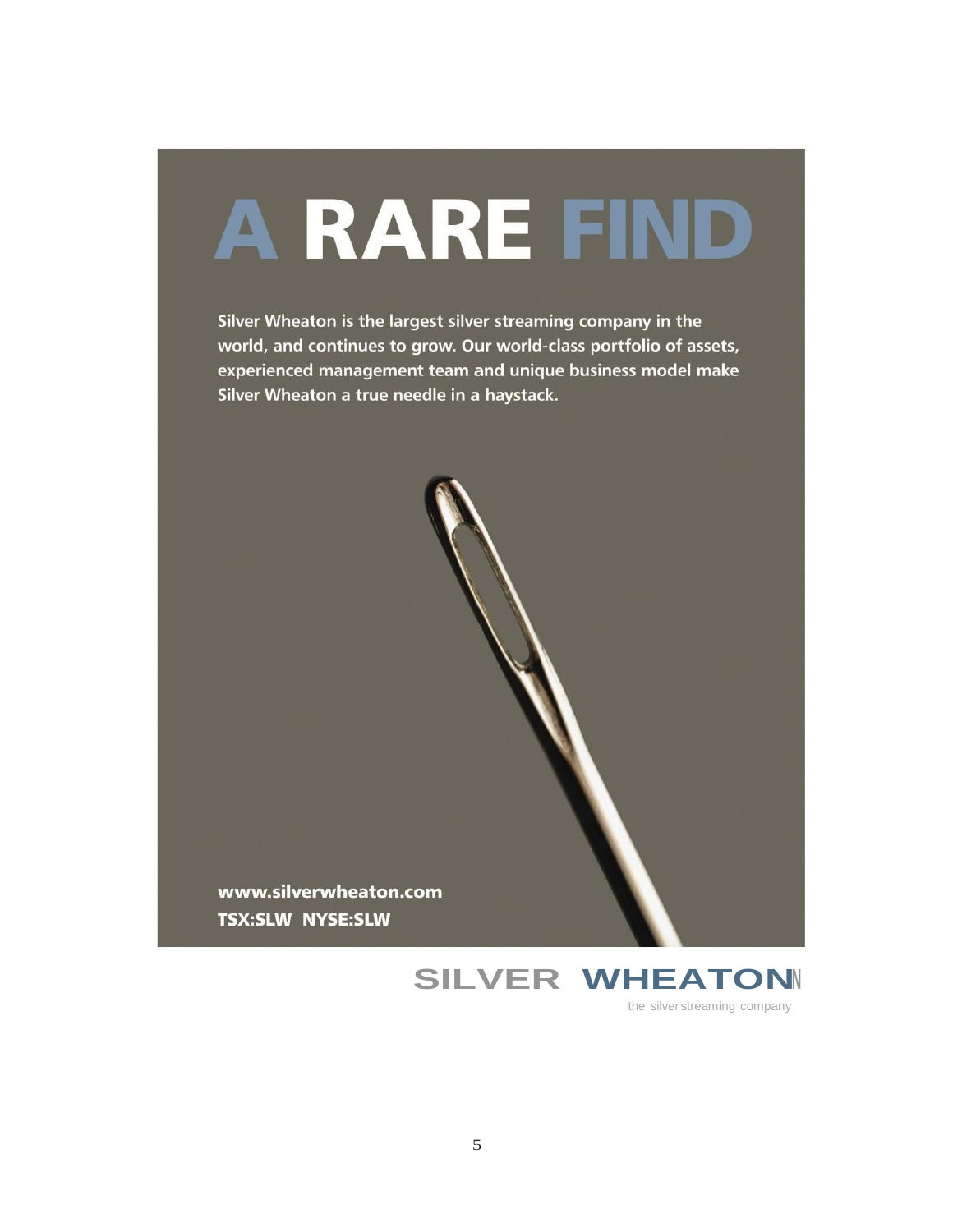| THE STATE PARK - A SPREADSHEETS CASE SCENARIO                                                        | 7  |
|------------------------------------------------------------------------------------------------------|----|
| MARSHA JANCE, Indiana University East<br>ROGER CRANE, Indiana University East                        |    |
| <b>BROOKS CITY-BASE: THE ASTUTE REBRANDING OF A NATIONAL ICON</b>                                    | 18 |
| RICARDO H. LOWE, University of the Incarnate Word<br>RYAN LUNSFORD, University of the Incarnate Word |    |
| THE VOLATILE HUMAN: MODERATING EFFECTS ON JOB SATISFACTION<br><b>AFTER JOB REDESIGN</b>              | 28 |
| SEAN WALKER, University of Tennessee at Martin                                                       |    |
| PERCEPTIONS OF THE IMPORTANCE OF SUCCESSION PLANNING IN<br><b>FAMILY OWNED BUSINESSES</b>            | 44 |
| STEVEN T. PERRET, Louisiana State University                                                         |    |
| MICHAEL F. BURNETT, Louisiana State University<br>WILLIAM B. RICHARDSON, Louisiana State University  |    |
| <b>ROLLOVER BUSINESS STARTUP: AN ETHICAL DILEMMA</b>                                                 | 63 |
| MICHAEL CHIASSON, Nicholls State University                                                          |    |
| XIAOYAN TONY CHU, Nicholls State University<br>KEVIN BREAUX, Nicholls State University               |    |
| JEREMY GIAMBRONE, Nicholls State University                                                          |    |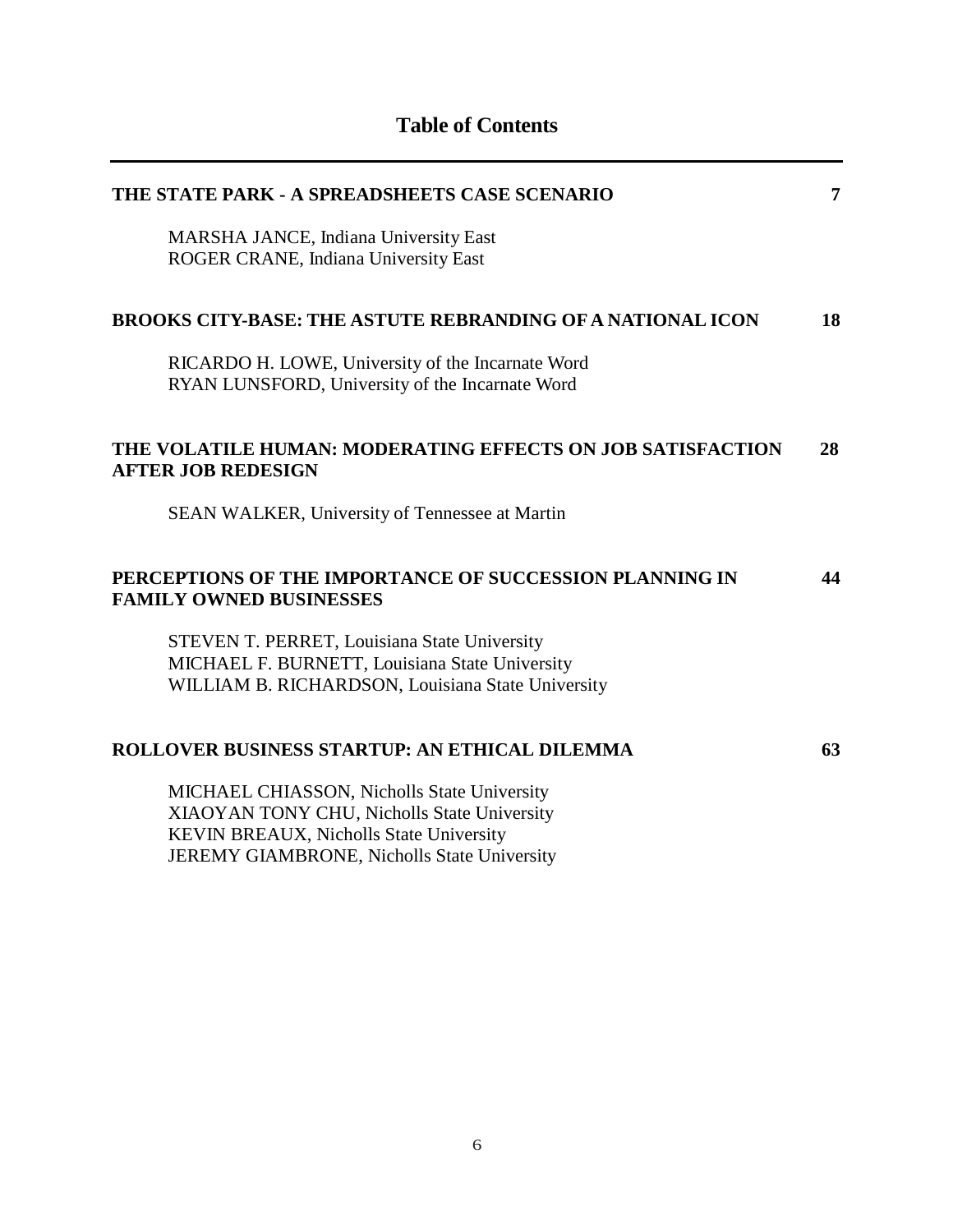#### Brooks City-Base: The Astute Rebranding of a National Icon

Ricardo H. Lowe University of the Incarnate Word

Ryan Lunsford University of the Incarnate Word

#### **ABSTRACT**

*From 1917 to 2011, Brooks City-Base served as a landmark of San Antonio and the United States Air Force, until its mandated closure, a casualty of military restructuring of functions and operations. Leading up to its demise and to avert any future considerations for closure, local and state officials lobbied the Pentagon towards a novel City-Base agreement. Accordingly, stakeholders pioneered a plan to partner with the City of San Antonio, thus, chartering a unique public-private, shared operating expenses relationship, the first of its type for any military installation in the nation. As an incentive, Pentagon officials encouraged San Antonio officials towards a transformation of acquired Brooks City-Base real estate into a business, research, and technology park that might, at that time, complement military operations. Faced with the ultimate decision to shutter military operations, Brooks City-Base alternated to marketing its commercial park complex. However, plagued with somewhat steady but tepid growth, anxious policy makers in local government strived for a more forward-thinking and ingeniously aggressive approach. In response, Brooks City-Base emerged a master-planned, mixed-use community, which boasts commercial, retail, and residential properties. Moreover, salaries at Brooks City-Base remain competitive, averaging \$50,000 a year. This case study presents innovative approaches championed by decision-makers, which may be adopted for the revitalization of inner cities, applicable markets, or potential business models.*

Keywords: Revitalization; Mixed-use Community; Restructuring; Community-planning

## **Introduction**

For more than 300 years, the City of San Antonio has continually enjoyed a mutually unique bond with the military community. As one of the only cities with a large population of active duty and retired service-members, San Antonio is affectionately known as Military City, USA. Spanish missionaries settled the city in the 1700s, which today ranks as second largest in Texas, and eighth largest in the Nation. With a booming population of over one million residents, San Antonio is less than a day's drive to Austin, Dallas, Houston, and the Gulf of Mexico (Martin, et al., 2002).

Over the years, the city has emerged as a leader in biotechnology, health care, international trade, and tourism. On the technological front, San Antonio has reported significant gains in the cybersecurity, manufacturing, telecommunications, and research and development sectors (Clevenger,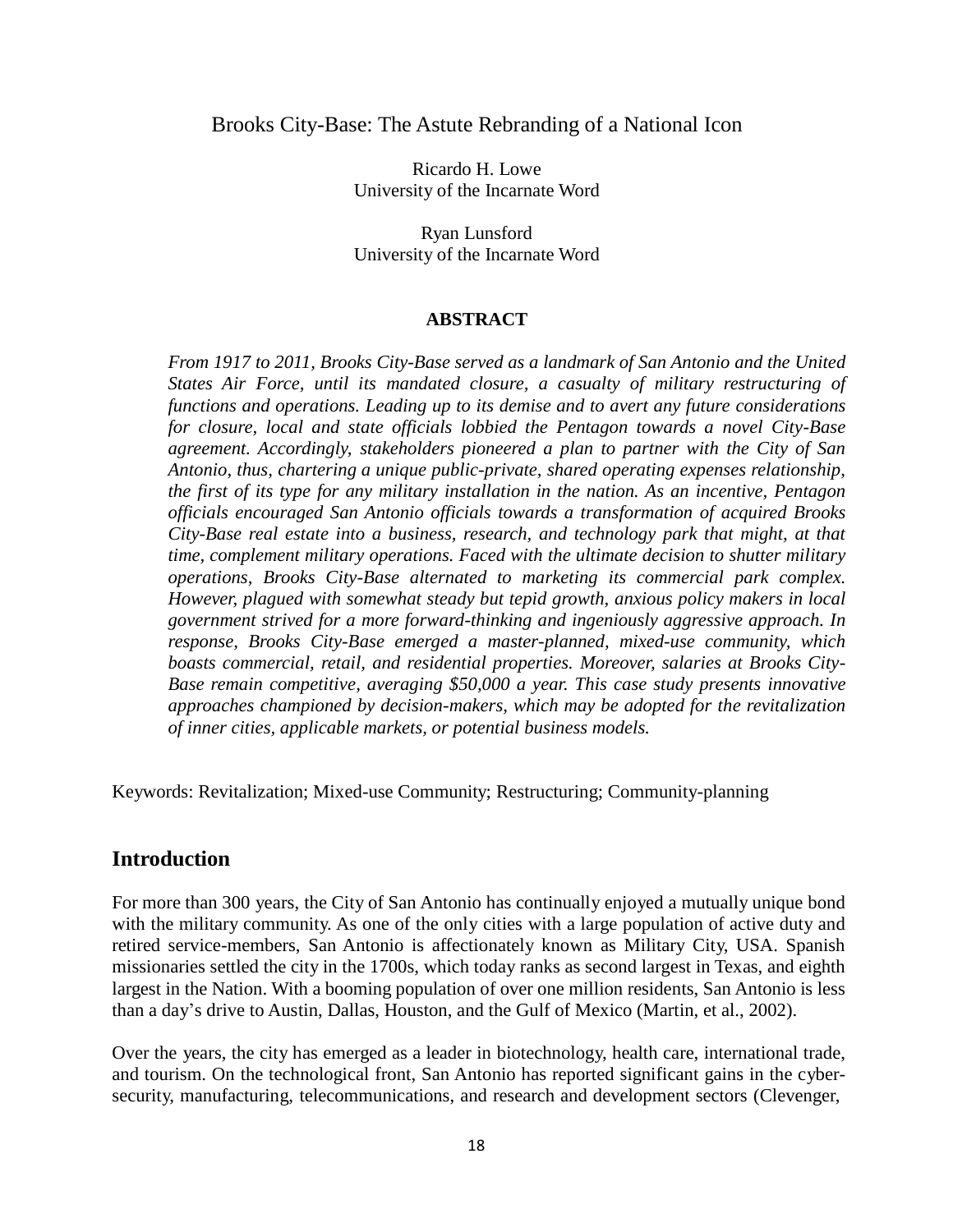2016). A pillar of research and development, Southeast San Antonio has marveled in the pioneering successes and innovations advanced at the former Brooks Air Force Base (Brooks AFB).

This relationship dates back to 1917, when the Army Air Corps established Brooks Field as one of the many facilities where cadets attended flight training. This mission continued for more than thirty years, but when the United States Air Force (USAF) became an independent branch of the military services in 1947, military leaders renamed the site Brooks AFB (HABS TX-3521, 2017). Despite decades of contributions by the military and civilian workforce to medical and aerospace research, the 1995 Defense Base Realignment and Closure Commission (BRAC) recommended Brooks and other bases for closure (Alcott, 2017). The intent of these proposals was to streamline government spending; however, a final review by the panel resulted in the removal of Brooks AFB from the list of recommended installations.

Over time, local leaders considered the impact that the closure of Brooks AFB might have on the San Antonio. In 1999, San Antonio officials proposed to the United States Congress and the State of Texas, an innovative solution. A first of its type in the Nation was approved and the creation of the Brooks City-Base (BC-B) concept began. The strategic goal was to forestall any future consideration of closing Brooks by advancing the appointment of the Brooks Development Authority (BDA), an oversight committee established by the San Antonio City Council. While stakeholders approved this measure in 2001, members of the 2005 BRAC endorsed a timely drawdown and closure of Brooks AFB. Hence, after 94 years of continual operation in South San Antonio, BC-B ceased operations on September 15, 2011 (The Evolution of Brooks, 2017).

Confronted with an uncertain future, members of the BDA shifted their sights towards reutilization of the 1,300-acre military installation. Their plan was to create a business, technology, and industrial park complex. Bolstered by the visionary approach of former San Antonio Mayor Ed Garza, such strategy fit perfectly into his innovative plan, the 2002 South Side Initiative (SSI). Also known as City South, this plan effectively energized the BC-B transformation. Once a bustling military installation, Brooks is now a master planned community consisting of many services that include retail, residential, office space, and institutions of higher learning (Dimmick, 2013).

## **Historical Background**

Nested seven miles southeast of San Antonio, the 1,300 acre tract of land was secured by the United States Army in 1917, as the country entered World War I, to form a flight instructor training facility named Gosport Field. The namesake of the site was the Gosport method, which was a flexible speaking tube used by flight instructors to communicate corrective actions to trainees during flight training. Months later, as a result of the tragic loss of San Antonio native, Cadet Sidney Brooks Jr., on February 4, 1918, the site was renamed Brooks Field in honor of his legacy (Huddleston, 2015). Within a year, U.S. Army Air Corps military officials proposed a realignment of training missions from advanced pilot instruction to balloon and airship training. Yet, within three years, core functions were once again reverted to aircrew flight training (Alcott, 2017).

Among the more than 1,400 trainees who graduated from Brooks, were legendary aviators Charles Lindbergh, Claire L. Chenault, Lester Maitland, and Jimmy Doolittle. In the 1920s, Brooks also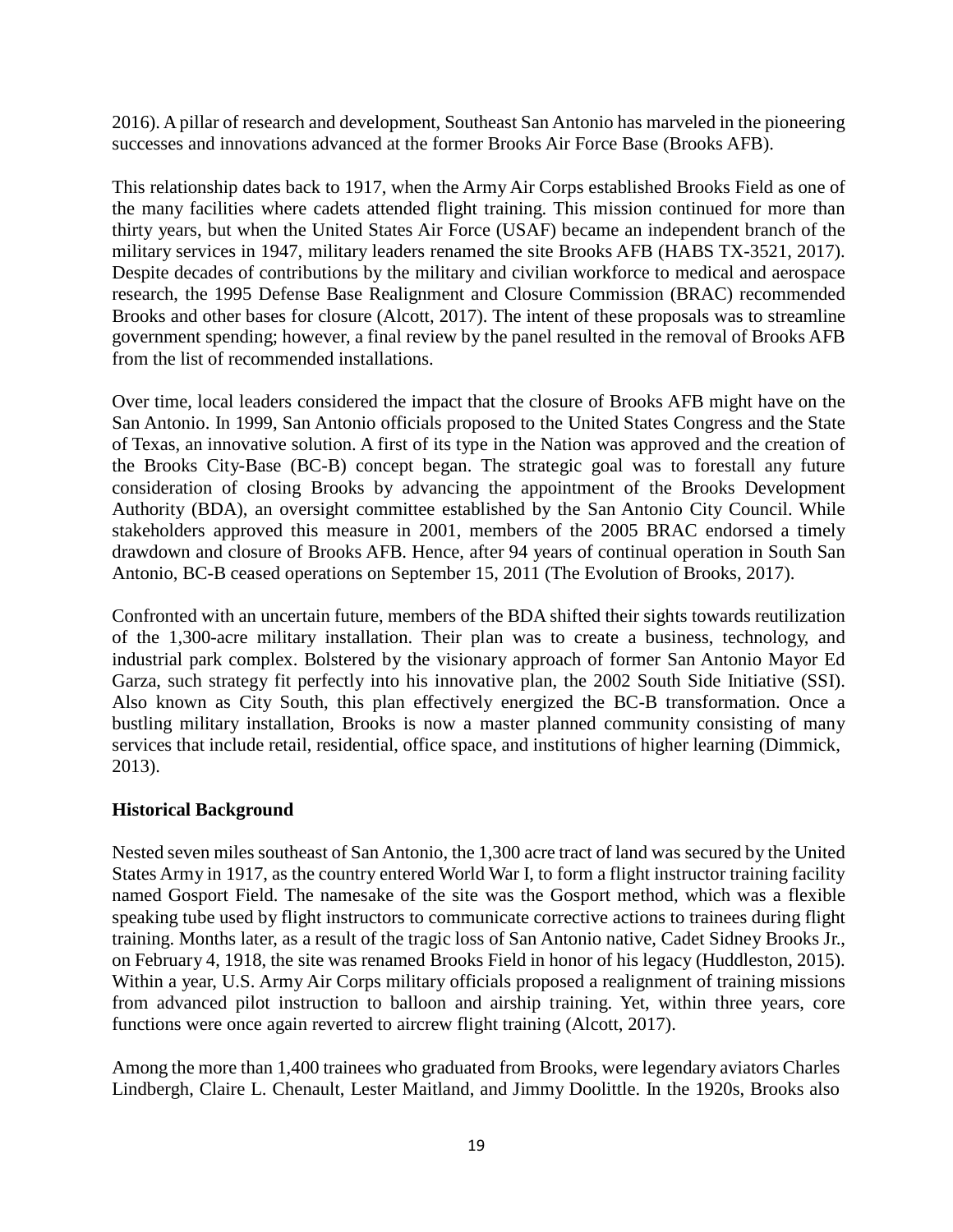supported the School of Aviation Medicine, paratrooper warfare, and special tactics warfare. The latter proved invaluable to combat operations for warriors in World War II. The site of the first mass paratrooper drop in U.S. military history, Brooks continually evolved in the 1940s, with the adoption of aerial observation, combat observer, and advanced flight instruction training (Alcott, 2017).

Tasked with a new focus in 1945, military leaders reassigned missions from training to tactical operations. However, with the 1947 announcement of an independent USAF, the site regained its core function of training, and acquired the coveted USAF Security Service, a provider of communications intelligence training to crypto analysts, radio intercept operators, and Russian language analysts. The base also contributed immensely to advancements in manned flights and space medicine studies, and served as home to the USAF Research Laboratory, USAF Occupational and Environmental Health Laboratory, and the USAF Drug Testing Laboratory (Alcott, 2017).

#### **The Research and Aerospace Medicine Era**

The launch of space exploration in the 1950s afforded new opportunities for Brooks. Flight operations ended in 1959, and a transformation towards medical research, development, and education was born. With the incorporation of the School of Aviation Medicine in 1959, Brooks became home to Headquarters, Aerospace Medical Center, a move that strengthened relations between the U.S. Space Program and the School of Aviation Medicine (Alcott, 2017). For Russia, the 1957 launch of Sputnik, months before the U.S. Explorer space mission, marked a new age in space exploration, as the former entered the world stage with the orbit of Yuri Gagarin, the first human traveler to enter outer space (Christenson, 2015).

Led by controversial former Nazi German scientist Dr. Hubertus Strughold, USAF scientists at the School of Aviation Medicine researched the effects a mission to the moon might have on endurance of the human body. Cautiously, Dr. Strughold guided the painstaking task of life-support apparatus development and medical research, critical to manned travel and survival of astronauts in outer space (Christenson, 2015). His intellect contributed greatly to the U.S. Space Program, and preceded the founding of National Aeronautics and Space Administration (NASA) by President Dwight D. Eisenhower in 1958 (HABS TX-3521, 2017).

Meanwhile, Americans continued shaping the space program from the ground up. Spending seven days inside a pressurized chamber at Randolph AFB, test subject USAF Airman First Class Donald Farrell simulated the confines of space travel, while enclosed in a cabin the size of a small, walkin closet. His 168 hours in the cabin known as Terrela 1 or Little Earth consisted of scheduled experiments; researchers awoke him in patterns of four and a half hours to test for mood, judgment, alertness, and fatigue (Christenson, 2015).

Essentially, these experiments shed an analysis on reactions of the human body to environmental conditions similar to those experienced if living in a space capsule. At the end of his study, Farrell emerged from Terrela 1 to be greeted by Senate Majority Leader Lyndon Baines Johnson. The first ever chairperson of the Space Committee, Johnson lauded Farrell and proudly proclaimed, "You have given us our greatest hope of peace in this world" a historical event that garnered national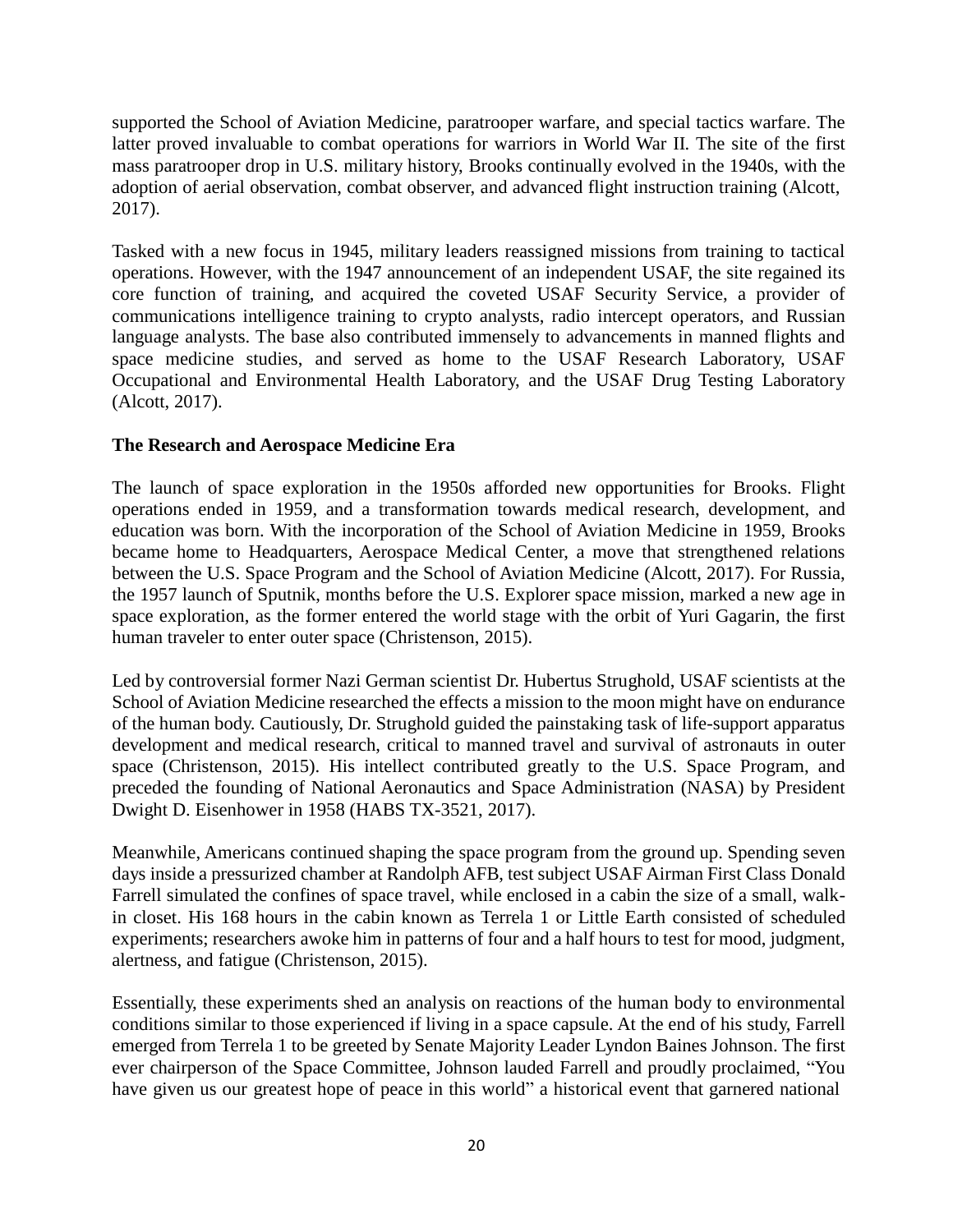media attention, as the New York Times classified Farrell as the "first space traveler" of the United States (Christenson, 2015).

At the request of the newly formed NASA, researchers at the USAF School of Aerospace Medicine warned the agency of findings discovered in previous research, revealing how the use of pure oxygen significantly increases the risk of fire, if used in the spacecraft environment. However, because the agency had previously relied on pure oxygen in their work on the Apollo I and Gemini capsules, NASA challenged those findings. This decision proved catastrophic, and contributed to the January 27, 1967 loss of Apollo astronauts Gus Grissom, Edward H. White III, and Roger B. Chafee, in a flash fire aboard their space capsule.

Days later, a similar blaze at Brooks claimed the lives of USAF Airmen First Class Richard Harmon and William Bartley Jr. While confined in a ground based cabin, the Airmen breathed a pure oxygen atmosphere, similar to that of the Apollo astronauts. A setback for the U.S. space program, this tragedy forced a system redesign that relied on a mix of 21% oxygen and 78% nitrogen, similar to the atmosphere breathed on earth, to mitigate the risk of human loss under similar circumstances (Christenson, 2015).

Brooks AFB, the hallmark of the space program, cemented a legacy that earned the respect and admiration of America and its allies. One of the strongest supporters of the space program, President John F. Kennedy, visited the base on November 21, 1963, to inaugurate the USAF School of Aerospace Medicine and the Aerospace Medicine Center. Moreover, Kennedy gracefully saluted the outstanding group of pioneers that contributed to space missions, a memorable event that became his final official act as leader of the free world (Christenson, 2015).

# **The Brooks City-Base Transition**

As a result of an exclusive land-sharing agreement, outlining more than \$7 million in reported savings to the Pentagon annually, local leaders expected to solidify the long-term future of BC-B. With the military ceasing operations, BDA officials assumed the management of infrastructure projects, and the challenging tasks of recruiting businesses to the former installation. As part of the SSI proposed by former Mayor Ed Garza, the San Antonio City Council approved the annexation of more than 35,000 acres, which amounted to nearly 60 square miles of land that experienced minimal growth across the San Antonio metropolitan area.

Surprisingly, the Toyota Motor Corporation announced in February 2003 that it had closed on more than 2,000 acres in a designated SSI area of South San Antonio, to construct its newest manufacturing plant in North America (Price, 2004). Spurred by the Toyota commitment and an emphasis on rural and cultural integrity, stakeholders enacted a plan crafted by the Washington, D.C. based Urban Land Institute (ULI) to promote growth in South San Antonio, particularly, with areas where people could live, shop, learn, and work, all within a five mile radius (Price, 2004).

In their assessments, ULI consultants emphasized that stakeholders should mastermind a South Side identity, by teaming with local colleges and school districts, to effectively advance regional educational initiatives. ULI also proposed the future hiring of independent planning, design, and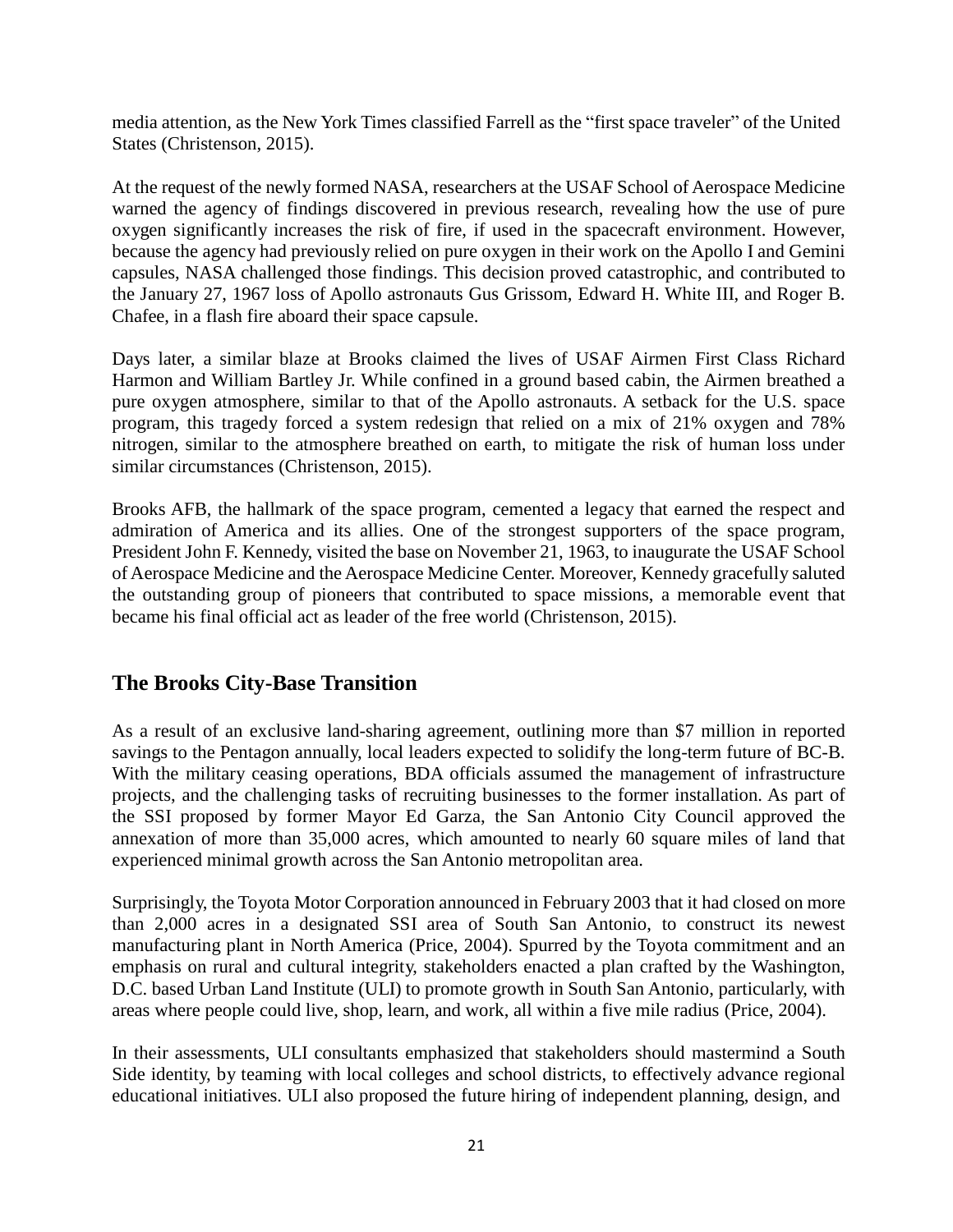market potential teams, to commission a master plan for a study, geared towards shaping a community-based vision, while serving as a metric for refining previously fielded recommendations. Consultants also urged that with exceptions, implementation of such large-scale master plans might require adjustments over lengthy periods. As a result, proper planning should entail a phased approach, for accommodations in infrastructure and future development of cost effective areas (Martin, et al., 2002).

Both the Toyota announcement and in-depth report from ULI helped, to some extent, frame the direction for Tom Rumora, the first-ever Executive Director of the BDA. Initially, Rumora contracted with advertiser KGBTexas to provide strategic and marketing guidance for the only city-base in the nation (Bailey, 2005). In 2003, the BDA also enlisted teams of consultants, advisors, and contractors from more than 20 organizations, all recognized in industry as "best in their respective fields," to accelerate and maximize the potential of BC-B facilities (San Antonio Business Journal, 2003).

Rumora presided over the \$10.5 million Goliad Road to BC-B intersection access project, engineered to alleviate flooding in problem areas. The result was renewed public interest in the 570,000 square foot real estate development. Rumora also provided oversight for major infrastructure improvements, notably, upgrades to electrical grids, and water supply and telecommunications systems (San Antonio Business Journal, 2004). He also facilitated property leases with HOLT CAT, one of the largest Caterpillar equipment dealers in the country, and with CDO Technologies, with home offices in Dayton, OH.

In 2005, Rumora tendered his resignation and was subsequently replaced by former San Antonio City Manager Alex Briseño, as interim BDA director. Within a year, Donald Jakeway was appointed executive director of the authority. Mr. Jakeway managed the \$50 million extension of South New Braunfels Avenue, an infrastructure upgrade vital to securing future high visibility projects, specifically, the proposed construction of Mission Trail Baptist Hospital at BC-B. With a new approach, Jakeway opted for acquiring tenants with specialties in the biosciences, health care, research and development, technology, and aerospace industries. Markedly, Jakeway converged on pursuing long-term, self-sustaining economic development opportunities, and embraced the marketing of BC-B as a world-class hub for technology and research (Elizarraras, 2008).

In spite of the Great Recession, growth at Brooks improved under Jakeway's leadership. In addition to officiating the ceremonial opening of the Brooks Academy of Science and Engineering Charter School, Jakeway presided over the inauguration of a \$24.5 million Regional Emergency Operations Center (San Antonio Business Journal, 2006). Further, he rebranded the former military family housing into the Heritage Oaks civilian community, and inked a successful partnership with NRP Group, LLC to develop a new 300-unit residential complex. These and other impactful business decisions translated into incentives for retailers, who respectively, populated the northern edge of City-Base with big box stores and restaurants (Jefferson, 2013).

While Jakeway claimed numerous successes for BC-B and Southeast San Antonio, he too tendered his resignation after seven years on the job, handing control to Roland Lozano, as interim executive director. According to BDA Chairman Manuel Pelaez-Prada, while a renewed search for chief executive was in place, a consensus existed that the incumbent possess certain salient traits,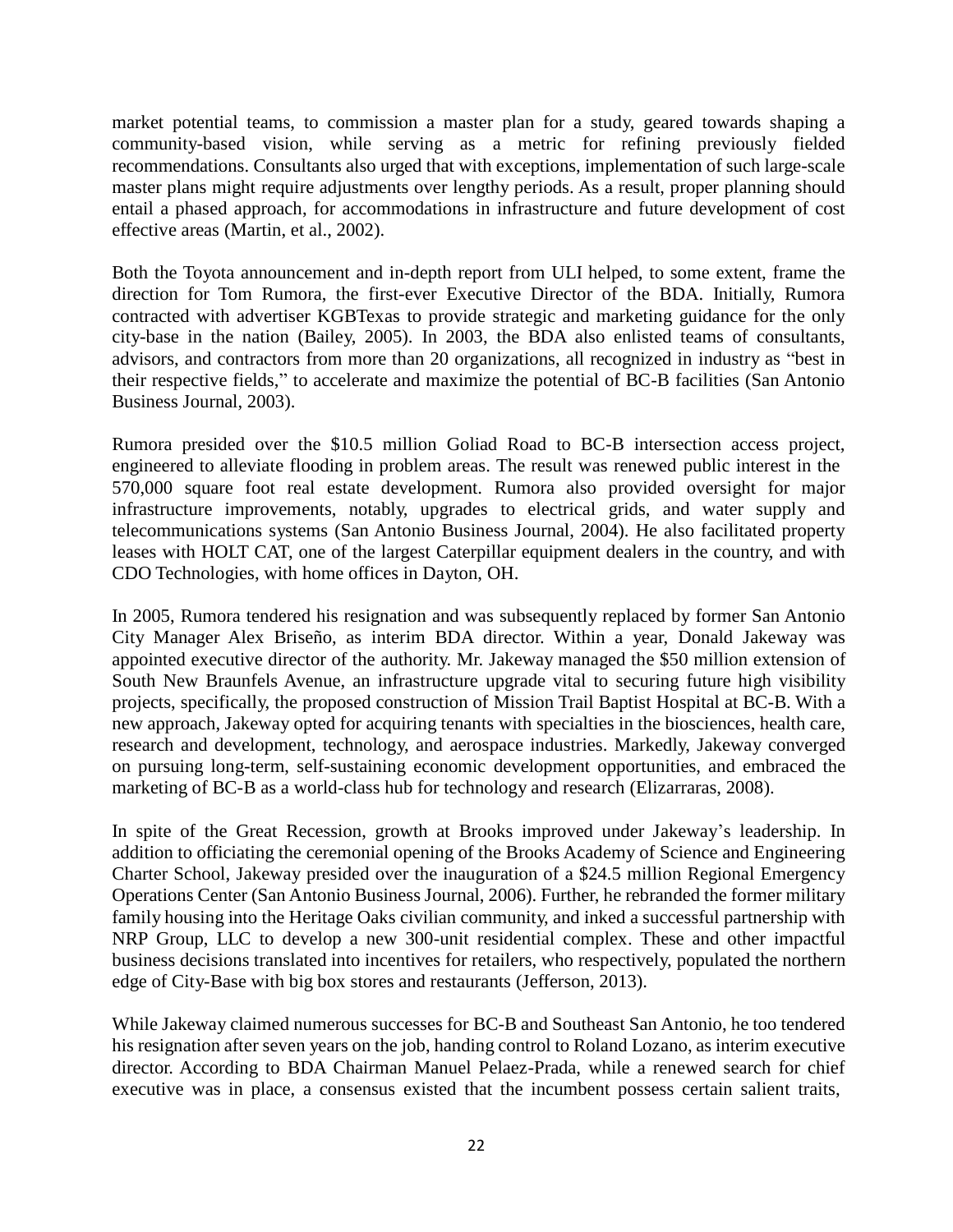specifically in the areas of "temperament, personality, and interpersonal skills" and an ability to "get projects in front of the right people and get them done" (Jefferson, 2013).

Teamed with head-hunting firm Deacon Recruiting, BDA officials launched a national search, which produced 6,000 candidate applications. From this pool of candidates, 400 were interviewed, and five were selected as finalists. BDA decision-makers expanded their mindset beyond hiring any uniquely qualified candidate, but instead, hoped to secure the services of a proven and competent leader, capable of elevating the City-Base vision to a higher level. Pointedly, Chairman Pelaez-Prada stated, the new CEO should share a "passion for the mission, passion for San Antonio, and particularly, passion for the Southeast Side of San Antonio" (Loyd, 2013).

Nearly a year after the departure of Jakeway, BDA officials appointed Mr. Leo Gomez as President and CEO of BC-B. Prior to this appointment, Gomez served as vice president of public and government affairs for Spurs Sports and Entertainment, and chairman of San Antonio for Growth on the Eastside. With proven accomplishments across San Antonio, Gomez fit the mold of that passionate who could reinvigorate the vision of the new BC-B. Well connected in business circles, Gomez once led the San Antonio Hispanic Chamber of Commerce, and served as vice president of public affairs for the Greater San Antonio Chamber of Commerce.

Gomez's impressive record of accomplishments includes the acquisition, planning, and construction of the AT&T Center, and the large-scale effort to devise win-win incentives that influenced the relocation of twenty-one parts suppliers to the proximities of the Toyota Motors Manufacturing facility. At BC-B, Gomez advanced a new culture and strategic mindset that forged a visionary approach, and inherent passion for piloting the former military base towards a higher level.

# **The Revitalization of Brooks City-Base**

Newly minted as President and CEO, Gomez assured the preservation of military history at the former installation. In continued reverence to Sidney J. Brooks Jr., the headstone at the memorial site is adorned with a bronze eagle. In addition, the legacy of another national historic landmark referred to as Hangar 9, which stands in its original location since constructed in 1917, is maintained (Huddleston, 2015). In contrast, Gomez and the board of trustees diverted from the decades old ambition of creating a research, science, and technology park, and launched a forward thinking effort that linked future strategy to actual market indicators (Rivard, 2015).

In response, BDA officials chartered a new mission statement, the result was a radical transformation that catapulted unprecedented growth on BC-B and Southeast San Antonio communities. Rooted in the new strategy was a request for qualifications, which when reviewed by the BDA, resulted in an award for contracted services with real estate firm Live Oak-Gottesman of Austin Texas, as master developers of the City-Base project. The result was a mixed-use community centered on residential, retail, and commercial development. This, officials believed, would reverse a longstanding elusive effort of persuading employers to the Southside to boost employment as never experienced before.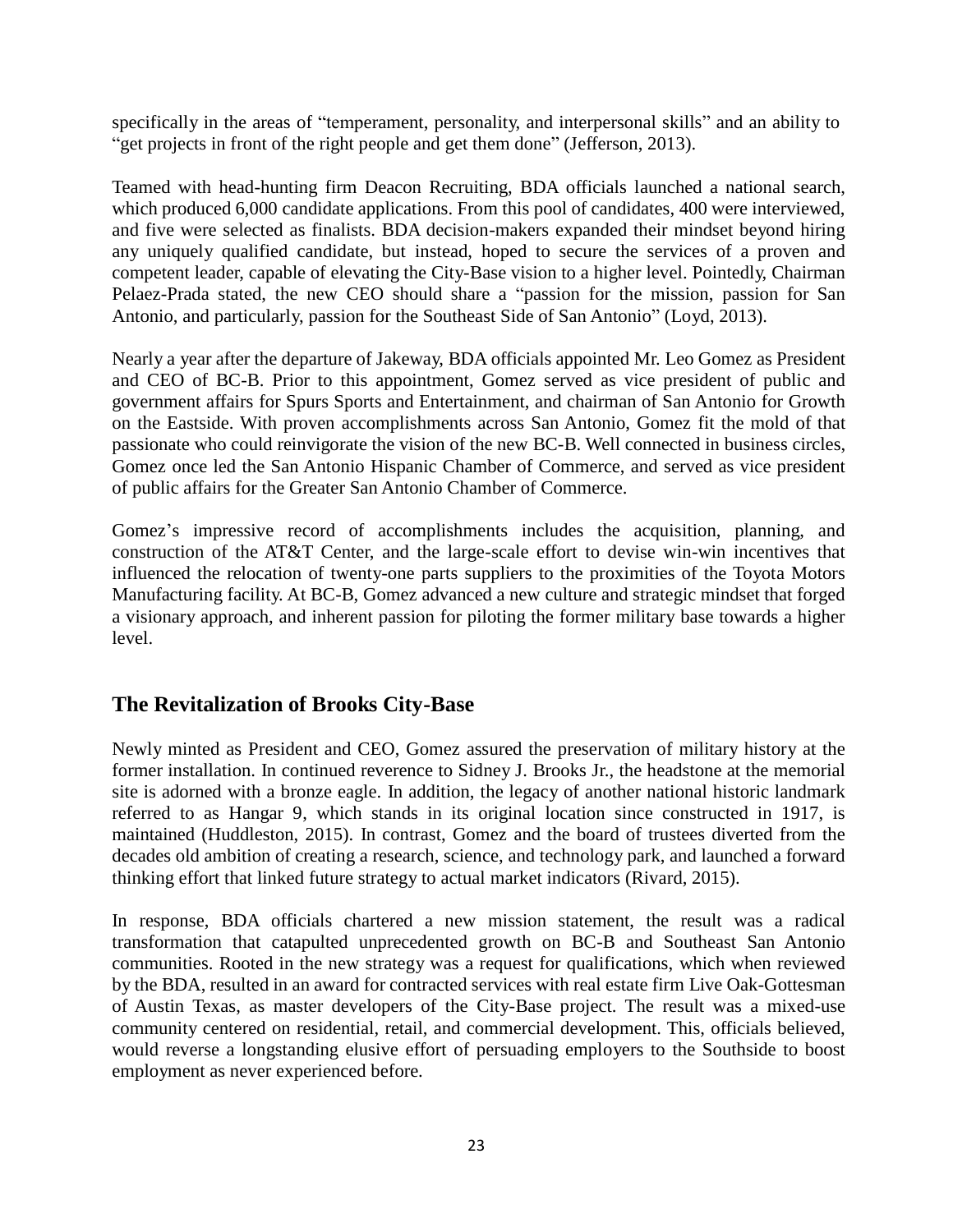Charged with a new master plan, BDA officials devised a new model to advance future development under a concept of "one district at a time" (Silva, 2014). Matt Whelan, principal at Live Oak Gottesman, explained the new land use plan as inclusive to existing businesses and partnerships at Brooks, whose legacy provides a solid foundation so City-Base may achieve its maximum potential. First, a convergence of high-density development, primarily apartments, retail, and schools would be allocated to District A, along with the new School of Osteopathic Medicine at the University of the Incarnate Word (UIW). In the second segment, District B includes a campus of UIW, adjacent to the newly constructed Mission Trail Baptist Hospital. Lastly, sitting on approximately 600 acres is District C, an economic development segment where residents and employers could experience the vibrant lifestyle of this mixed-use, master planned community. Moreover, Gomez elucidated, revenues generated in Districts A and B might create incentives, attractive to firms considering future tenancy in District C (Silva, 2014).

The revolutionary effects of this revamped master plan paid off handsomely; evident by the nonstop growth and prosperity at BC-B and Southeast San Antonio. At the conclusion of military operations in 2011 and departure of Jakeway in 2013, tenants at BC-B numbered around 20 at the business, science, and technology park. On the contrary, Gomez is committed to doubling this number in scope, as more businesses contemplate migration towards this South San Antonio community. With a workforce of 4,600 employees, BC-B has almost doubled that of the approximate 2,700 working at the former base in its military heyday. Besides, Gomez has set the bold prediction of doubling the number of jobs to approximately 9,000 over the next seven years (Rivard, 2015).

True to its heritage, the dynamic revitalization of BC-B and Southeast San Antonio has been phenomenal. Growth continues at its fastest pace since the departure of military forces in 2011. Essentially, BC-B has emerged as a medical care and research stronghold. Its diverse portfolio includes alliances with medical, pharmaceuticals, renewable energy, and higher education partners. With the addition of Brooks Medical Plaza, BC-B expands its medical profile with specialized clinics, complementing the daily operations of UIW and Mission Trails Baptist Hospital. Further, San Antonio and BC-B holds the special distinction of being the only city in the State of Texas with both University of Texas and Texas A&M campuses.

## **Conclusion**

With the BC-B transition to the Gomez era, some stakeholders raised concerns about the shift from the decades old plan for developing a business, research, and technology park to a mixed-used community. Some expected, at best effort, progressive growth. But, in a reversal of the status-quo, Gomez and BDA officials employed a radical change, listened to the market, and advanced a new beginning, culminating to a master planned, mixed-use community.

As a public-private partnership, BC-B delivers unique incentives to potential partners as presented below (Incentives and Partnerships, 2017):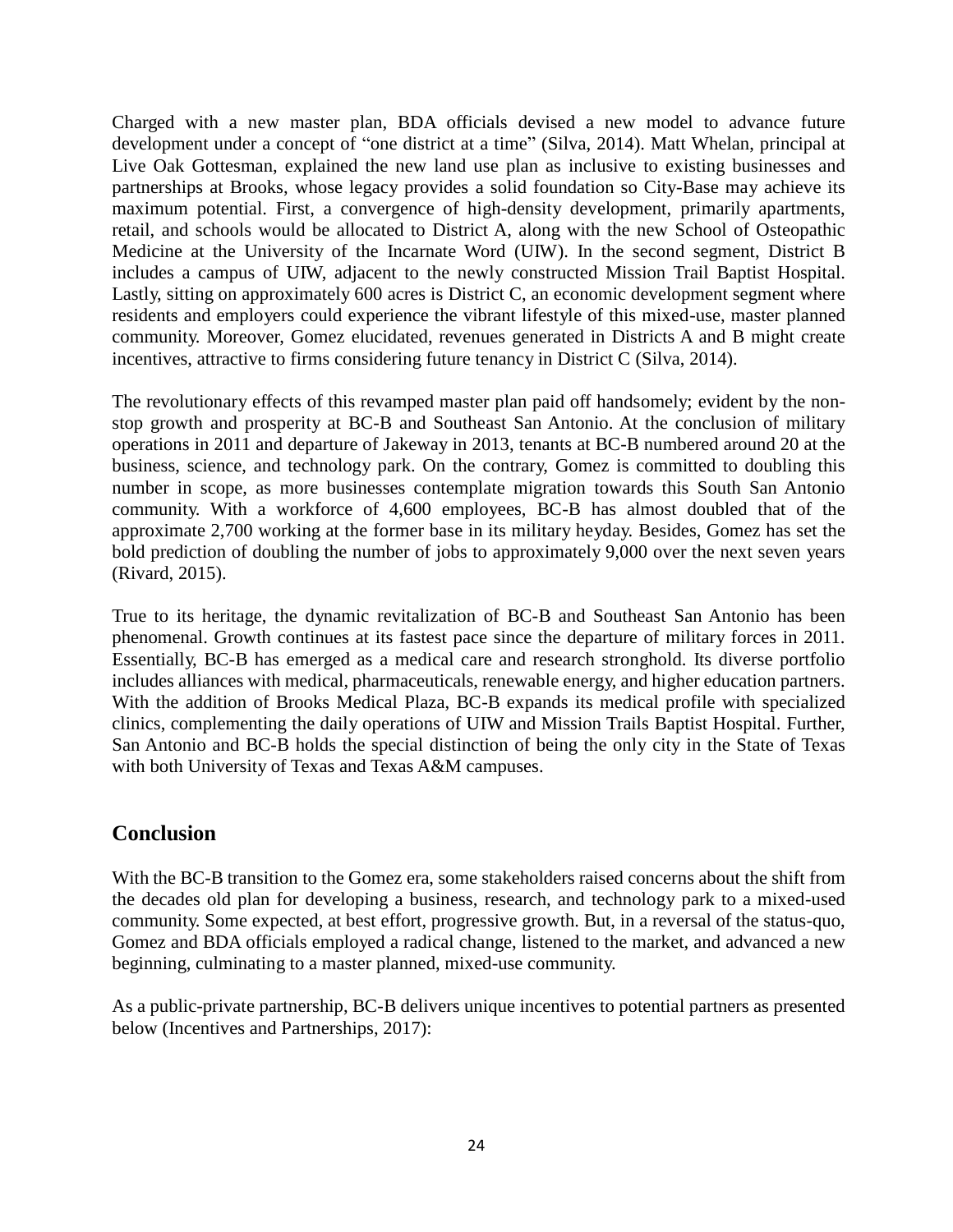*Tax-Free Land.* The campus is exempt from property tax as long as Brooks retains fee simple title to the property. BC-B works with clients to develop projects that take maximum advantage of this benefit.

*Flexible Financing.* As the owner and developer, BC-B can structure project financing in a variety of ways, ensuring a project structure that makes the most financial sense for clients.

*Less Red Tape.* The BC-B Board of Directors has legislative authority over development on the property. The result is a streamlined approach to procurement and the ability to accelerate project development schedules.

*Build-to-Suit.* BC-B offers over 750 acres of land for development.

*Established design and development standards*. The Brooks design and development standards create a clear strategy for development on the campus, which gives an added layer of confidence to new project development.

In addition, BC-B has established tenancy and ownership agreements with more than 40 businesses and organizations, producing an annual revenue of \$8.6 million and more than 3,000 jobs with average salaries of \$50,000 annually (Carneiro, 2017). Surely, the revolutionary decision to reverse an embedded course of action faced significant risk. However, Gomez and BDA officials delivered a game-changer; a successful business model for reutilization of former military installations or underutilized areas in the United States or markets overseas.

# **References**

Alcott, E. B. (2017, January 10). *Brooks Air Force Base*. Retrieved from Handbook of Texas Online: <http://www.tshaonline.org/handbook/online/articles/qbb05>

Bailey, W. S. (2005, September 25). *KGBTexas' founder is seeking to lasso the Houston market*. Retrieved from San Antonio Business Journal: <http://www.bizjournals.com/sanantonio/stories/2005/09/26/story4.html>

Carneiro, S. (2017, 28 2). *Financial Transparency*. Retrieved from Brooks City Base: <http://www.brookscity-base.com/wp-content/uploads/2016/04/December-2016-Statements.pdf?x37393>

Christenson, S. (2015). *Space Exploration Began At Brooks - On The Ground.* San Antonio, Texas: San Antonio Express News.

Clevenger, C. (2016). *UTSA research shows record job growth in San Antonio.* San Antonio, Texas: UTSA Today.

Dimmick, I. (2013). *Brooks City Base: Where History Greets the Future.* San Antonio: Rivard Report.

Elizarraras, J. (2008). *Profiles in Economic Development: Donald Jakeway.* San Antonio, TX: San Antonio Business Journal.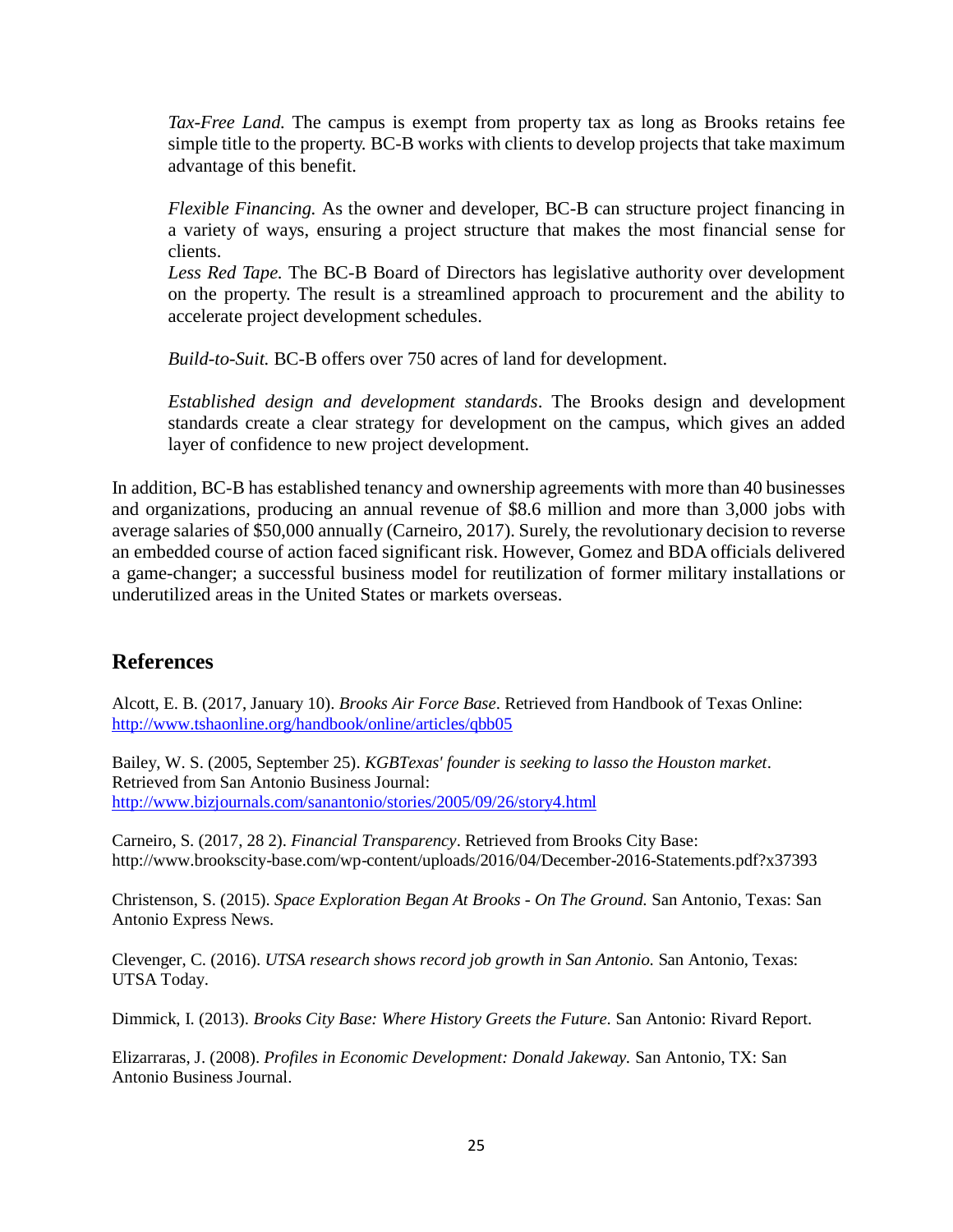Huddleston, S. (2015). *Former Air Base Investing InI Its History.* San Antonio, TX: San Antonio Express **News**.

*Incentives and Partnerships*. (2017, February 14). Retrieved from Brooks City Base: <http://www.brookscity-base.com/development/incentives-partnerships/>

Jefferson, G. (2013). *Will politics intrude in Brooks' search for CEO?* San Antonio, TX: San Antonio Express News.

Leatherwood, A. (2017, January 12). *Kelly Air Force Base*. Retrieved from Handbook of Texas Online: <http://www.tshaonline.org/handbook/online/articles/qbk01>

Loyd, R. (2013, April 10). *Brooks City Base Chooses CEO Finalist To Lead Development*. Retrieved from Texas Public Radio: <http://tpr.org/post/brooks-city-base-chooses-ceo-finalist-lead-development>

Martin, F. A., Cherry, N. B., Davison, E., Harris, J. R., LaCava, J., Leininger, D., . . . NuÑez, R. L. (2002). *An Advisory Services Panel Report.* Washington, DC: ULI-the Urban Land Institute.

National Park Service, US Department of the Interior. (2017, April 29). *HABS TX-3521.* Retrieved from Library of Congress: <http://lcweb2.loc.gov/master/pnp/habshaer/tx/tx1000/tx1017/data/tx1017data.pdf>

Price, P. S. (2004, November 14). *Zoning on the South Side*. Retrieved from San Antonio Business Journal: <http://www.bizjournals.com/sanantonio/stories/2004/11/15/focus1.html>

Rivard, R. (2015). *Brooks City Base Planning Town Center, Big Job Growth.* San Antonio, TX: Rivard Report.

San Antonio Business Journal. (2003, June 6). *Brooks Development Enlists Broad Range of Firms*. Retrieved from San Antonio Business Journal[:](http://www.bizjournals.com/sanantonio/stories/2003/06/02/daily39.html) <http://www.bizjournals.com/sanantonio/stories/2003/06/02/daily39.html>

San Antonio Business Journal. (2004, August 18). *Brooks Development Authority Initiates \$10.5 Million Drainage Project*. Retrieved from San Antonio Business Journal[:](http://www.bizjournals.com/sanantonio/stories/2004/08/16/daily26.html) <http://www.bizjournals.com/sanantonio/stories/2004/08/16/daily26.html>

San Antonio Business Journal. (2006, March 6). *New CEO appointed to manage Brooks City-Base*. Retrieved from San Antonio Business Journal[:](http://www.bizjournals.com/sanantonio/stories/2006/03/06/daily5.html) <http://www.bizjournals.com/sanantonio/stories/2006/03/06/daily5.html>

Silva, T. L. (2014). *Brooks Master Plan To Tackle Revitalization One District At A Time.* San Antonio, TX: San Antonio Business Journal .

*The Evolution of Brooks*. (2017, January 10). Retrieved from Brooks City Base: http://www.brookscitybase.com/about-us/history/